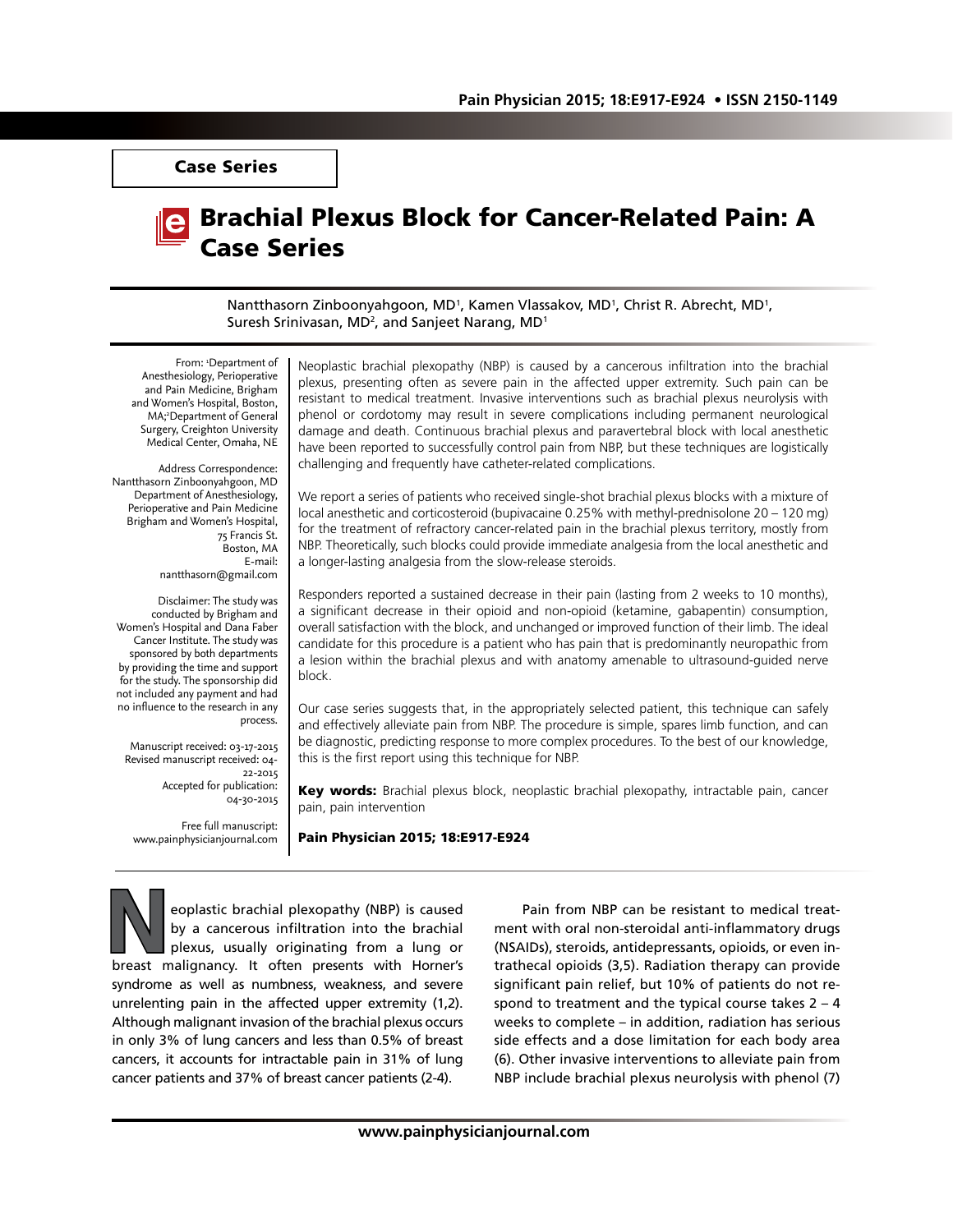and cordotomy (3,8). These techniques, however, are not always effective and may result in permanent neurological damage (3,7). Spinal cord stimulators may be beneficial for treating neuropathic pain, but the evidence for their use in NBP is scarce. Furthermore, the presence of an implanted spinal cord stimulator is often a contraindication for magnetic resonance imaging (MRI), a test many cancer patients must undergo. Continuous brachial plexus block and continuous paravertebral block with local anesthetic have been reported to successfully control pain for NBP (9,10). However, continuous indwelling catheter techniques present inherent logistical challenges and catheter-related complications (11).

We report a series of 8 patients who received brachial plexus blocks with local anesthetic and corticosteroid mixtures for treatment of cancer-related pain originating from within the brachial plexus or from an adjacent region. Seven of these patients received single-shot injections and in one patient, a successful continuous block was followed 6 days later by the placement of a tunneled brachial plexus Port-a-CathTM (Smiths Medical, Dublin, OH). Our case series explores the effectiveness, safety, and feasibility of these techniques. It also discusses a possible mechanism and the next steps for this treatment modality.

#### **METHODS**

The medical records of 8 patients who underwent brachial plexus blocks for cancer-related pain from 2007 to 2015 were reviewed with Institutional Review Board approval. The collected data included patient de-

mographics, procedure notes, pain scores, opioid consumption, limb function, global physical performance (e.g., ECOG score), and complications related to the procedures. Data were collected from the time of cancer diagnosis through last documented clinical encounter, transfer to hospice, or death note.

#### Procedure

The brachial plexus blocks were performed at the bedside or in a procedure room at the pain clinic, after obtaining written consent and the application of standard American Society of Anesthesiologists (ASA) monitors. The patients were positioned supine. Their block sites were prepped with chlorhexidine and linear 10 – 12 MHz ultrasound probes with standard sterile covers were applied. After obtaining optimal images via either a supraclavicular (Fig. 1) or an interscalene approach (Fig. 2), the block needle was inserted and advanced inplane under real-time ultrasound guidance towards the brachial plexus. After negative intermittent aspiration for blood, a mixture of 0.25% bupivacaine or 0.5% ropivacaine and methylprednisolone was incrementally injected perineurally. From the series, the volume of local anesthetic varied from 6 – 22 mL, based on the spread of the injectate surrounding the target nerve structures to a satisfactory sonoanatomy end-point and amount of methylprednisolone varied from 20 – 120 mg. For the average-sized patients, the suggested optimal volume of local anesthetic is approximately 10 – 12 mL containing 60 – 80 mg of methylprednisolone.

Of note, one patient (patient 2) underwent a concurrent nerve block and catheter insertion for continu-



Fig. 1. *Ultrasound-guided single shot supraclavicular brachial plexus block (left). Note soft tissue edema and distorted anatomy from tumor, compared to normal anatomy (right). BP = brachial plexus, SA = subclavian artery*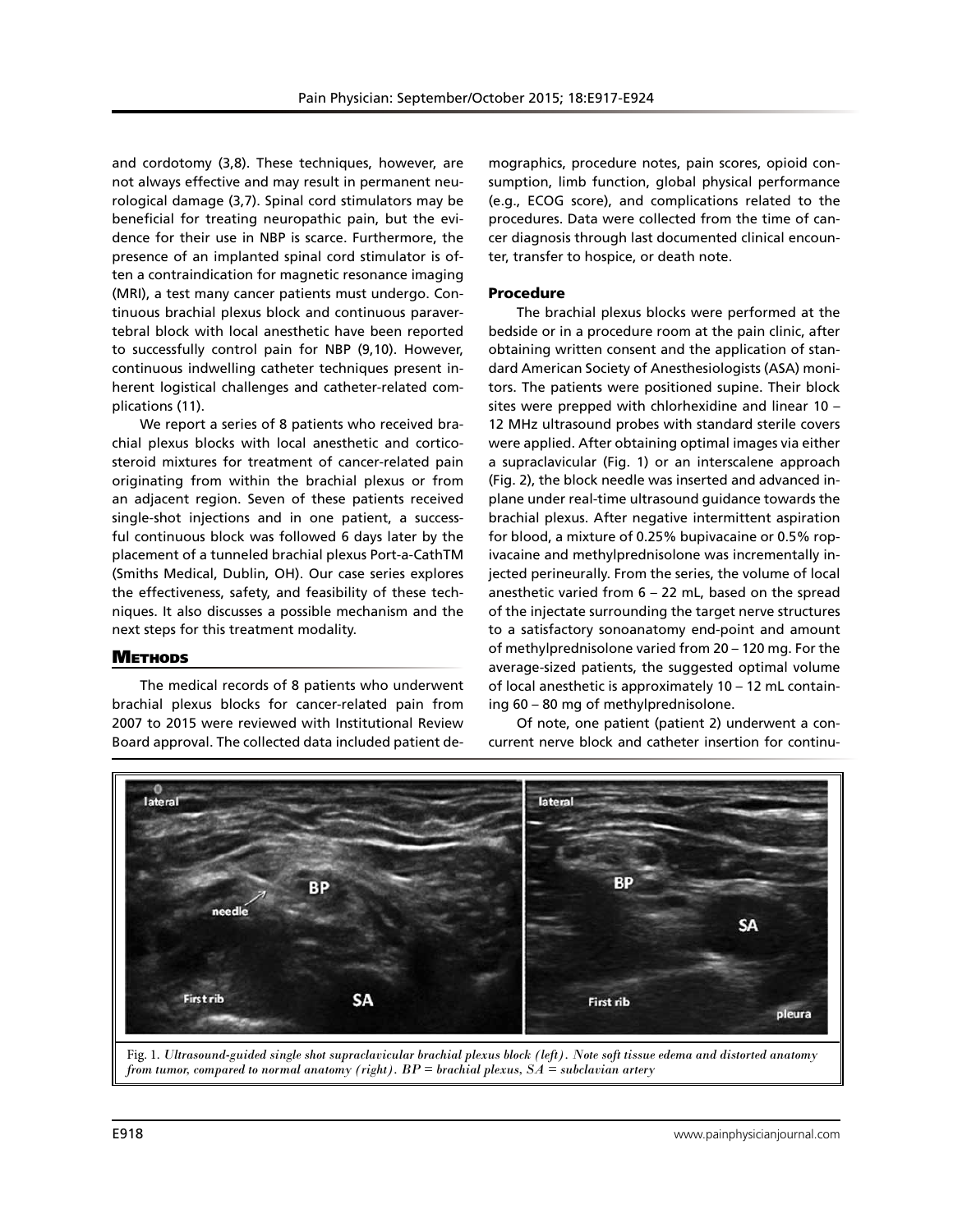

*to minimize the kinking of the tunneled catheter. B. Accessed Port-a-Cath on patient's right chest for permanent attachment of interscalene catheter. C. Patient at the pain clinic for a follow-up appointment, with a travel case containing bupivacaine reservoir. ScA = Scalenus anterior, ScM = Scalenus medius*

ous infusion. After 6 days of adequate pain relief with the continuous infusion, the original catheter was removed and this patient underwent a second brachial plexus block and insertion of a tunneled catheter and implanted Port-a-Cath (Fig. 2). All these procedures were supervised by the same attending physician from the interventional cancer pain service. Details of the procedures performed on each patient are listed in Table 1.

#### **RESULTS**

The primary complaint of all 8 patients was severe upper extremity pain, refractory to medical treatment. Seven of these patients had symptoms consistent with brachial plexopathy. In addition to this neuropathic pain, patients 4 – 6 had nociceptive pain in chest wall and lower back. In contrast, patient 7 had only nociceptive pain, from invasion of the humeral head (Table 1).

The ages of these patients ranged from 40 to 76 years. Their primary malignancy varied, but the mass causing the pain was in the axilla and/or the pulmonary apex in all patients, except patient 7. All patients received palliative chemotherapy or radiotherapy or both along with pain treatment.

No complications related to the brachial plexus blocks were observed. Notably, no further sensory or motor deficits resulted; in fact, patient 3 reported improved strength and functionality of his affected limb (Table 2).

Patients 1 – 5 reported a sustained decrease in their

pain scores, unchanged or improved function of their limb, and overall satisfaction with the block. Opioid and non-opioid (ketamine, gabapentin) consumption were significantly decreased or stopped among the responders. According to the medical records, the pain relief lasted from 2 weeks (in which case the pain score had been recorded only once after the block prior to the patient's death at 4 weeks after the block) to 10 months. We considered these patients responders.

Two patients reported a long-lasting effect from the blocks and received a second block. Patient 3 reported reduction of pain from a 3/10 to a 2/10 after the first block as "significant." He received an additional block 2 months after his initial block due to pain from a worsening tumor burden. He was then pain free and off opioids until his death, 10 months after the second block. Patient 5 reported being initially pain free after the first block, but that the pain gradually increased over time. She received the second block 6 months later with significant pain relief.

Among responders, only one patient, patient 4, needed an additional intervention to cover pain outside the upper extremity. While she did report a decrease in pain from "severe" to "significantly improved" at one month, she ultimately underwent an intrathecal pump placement at 2 months after the block to cover pain in the chest wall related to worsening disease burden.

The only patient in this series who had improved performance score was patient 2, who also received a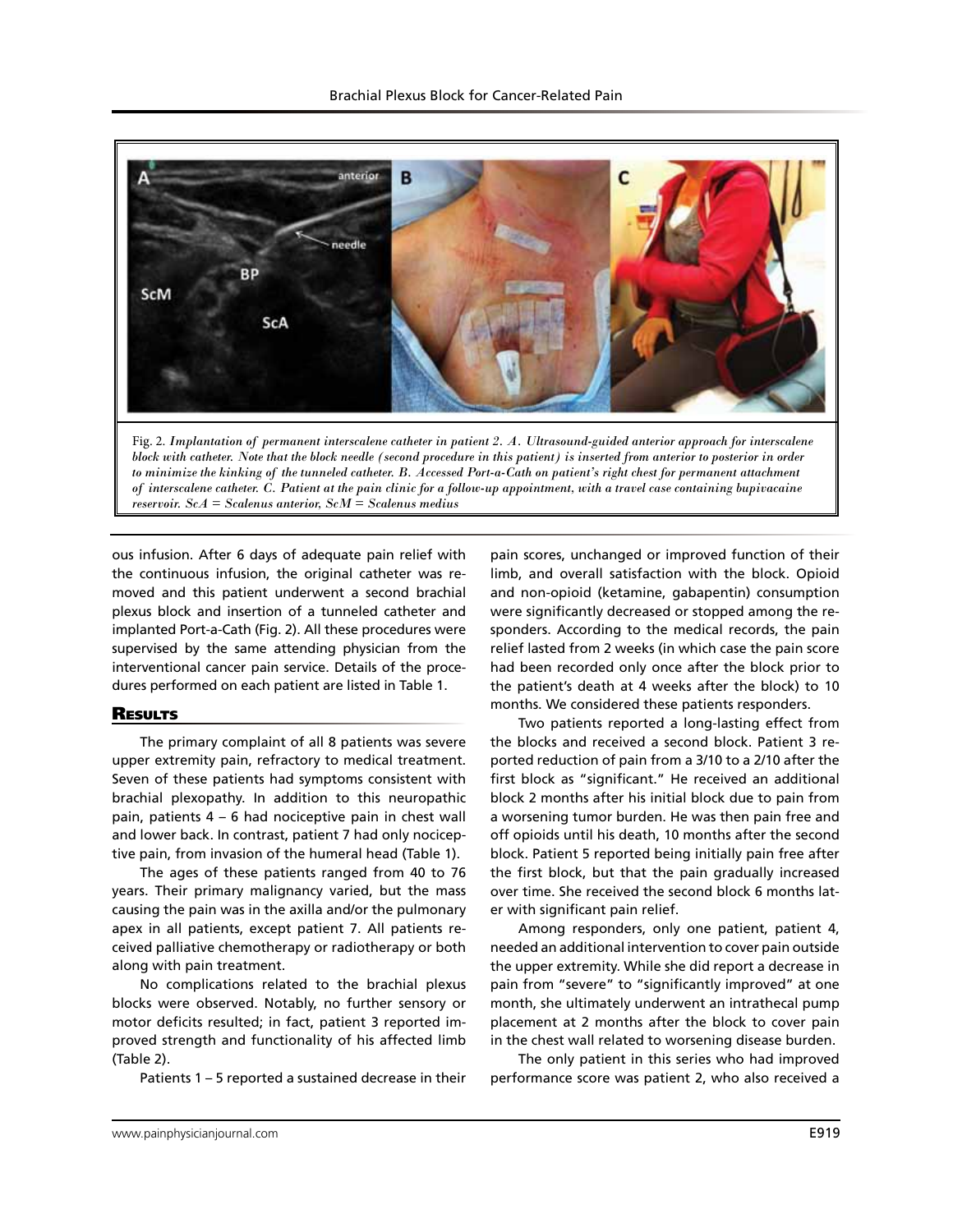|                | Age | Gender         | Primary<br>malignancy      | Location                                                                                    | <b>Symptoms</b>                                                                                                                     | <b>Initial block</b>                                                        | <b>Agents used in block</b>                                                                                                                                                             |
|----------------|-----|----------------|----------------------------|---------------------------------------------------------------------------------------------|-------------------------------------------------------------------------------------------------------------------------------------|-----------------------------------------------------------------------------|-----------------------------------------------------------------------------------------------------------------------------------------------------------------------------------------|
| $\mathbf{1}$   | 60  | F              | Breast adeno-<br>carcinoma | Left axilla, brachial<br>plexus                                                             | Neuropathic pain: Left arm<br>radiating to hand                                                                                     | Left supraclavicu-<br>lar, single shot                                      | Bupivacaine 0.25% 17 mL<br>and methylprednisolone<br>120mg                                                                                                                              |
| $\overline{2}$ | 36  | $\mathbf{F}$   | Synovial cell<br>sarcoma   | Right pulmonary apex,<br>brachial plexus                                                    | Neuropathic pain: Right<br>shoulder and arm, radiat-<br>ing to first - third digits                                                 | Right interscalene,<br>then catheter<br>for continuous<br>infusion          | Ropivacaine 0.5% 22 mL<br>and methylprednisolone<br>80 mg, then bupivacaine<br>$0.125\%$ at $8 \text{ mL/hr}$                                                                           |
| $\overline{3}$ | 55  | M              | NHI.                       | Left axilla, brachial<br>plexus                                                             | Neuropathic pain: Left<br>shoulder and arm, radiat-<br>ing to elbow                                                                 | Left interscalene,<br>single shot                                           | Bupivacaine 0. 25% 17 mL<br>and methylprednisolone<br>120 mg                                                                                                                            |
| $\overline{4}$ | 53  | $\mathbf{F}$   | Breast adeno-<br>carcinoma | Left axilla brachial<br>plexus, chest wall, pec-<br>toralis major muscle                    | Neuropathic pain: Left<br>medial arm, radiating to<br>elbow (the major pain<br>source) Nociceptive pain:<br>Left lateral chest wall | Left supraclavicu-<br>lar, single shot                                      | Bupivacaine 0.25% 6 mL<br>and methylprednisolone<br>80 mg                                                                                                                               |
| 5              | 67  | $\mathbf{F}$   | <b>NSCLC</b>               | Right lung apex, brain,<br>liver, spine                                                     | Neuropathic pain: Right<br>shoulder and arm radiating<br>to finger Nociceptive pain:<br>Low back pain                               | Right interscalene,<br>single shot                                          | Bupivacaine 0.25% 10 mL<br>and methylprednisolone<br>$20$ mg                                                                                                                            |
| 6              | 76  | $\mathbf{F}$   | <b>NSCLC</b>               | Left pulmonary apex,<br>brachial plexus Para-<br>spinal mass left C6-T4,<br>left chest wall | Neuropathic pain: Left<br>arm, radiating to elbow<br>Nociceptive pain: Left<br>lateral chest wall pain                              | Left supraclavicu-<br>lar and intercosto-<br>brachial block,<br>single shot | Bupivacaine 0.25% 13 mL,<br>methylprednisolone 80 mg<br>for brachial plexus block<br>and bupivacaine 0.25% 3<br>mL with methylpredniso-<br>lone 20 mg for intercosto-<br>brachial block |
| $\overline{7}$ | 40  | F              | Carcinoid.<br>pulmonary    | Left humerus head                                                                           | Nociceptive pain: Left<br>shoulder and arm, radiat-<br>ing to elbow                                                                 | Left interscalene<br>block, single shot                                     | Bupivacaine 0.25% 12<br>mL, methylprednisolone<br>120 mg                                                                                                                                |
| 8              | 75  | $\overline{F}$ | SCC of lung                | Right pulmonary apex                                                                        | Neuropathic pain: Right<br>shoulder and arm pain,<br>radiating to 1st-3rd digits                                                    | Right supracla-<br>vicular, single<br>shot (technically<br>difficult)       | Bupivacaine 0.25% 17mL<br>and methylprednisolone                                                                                                                                        |

Table 1. *Patient demographics, pain characteristics, and description of nerve blocks.*

Note: SCC is squamous cell carcinoma, NHL is non-Hodgkin's lymphoma, NSCLC is non-small cell lung carcinoma

brachial plexus catheter and reported an improvement in her ECOG score from 3 to 2, permitting the resumption of her chemotherapy. Unfortunately, during a subsequent chemotherapy-related neutropenic episode her Port-A-Cath wound dehisced. Shortly thereafter, an intrathecal pump was implanted in lieu of the brachial plexus catheter due to worsening disease burden.

Not all of the patients experienced pain relief and were satisfied with the blocks. Patient 6 reported no changes in pain score, functional status, or opioid use. However, a subsequent thoracic epidural steroid injection did provide moderate pain relief before the patient transitioned to hospice. Patient 7, whose tumor was in the humeral head and was nociceptive in nature, reported complete relief of pain for 2 days but then return to baseline pain; an intrathecal pump implanted prior to transition to hospice provided sustained relief. Lastly, the block for patient 8 was technically difficult and probably failed. The patient reported no improvement with the block but finally had some relief with a cervical epidural steroid injection performed prior to transition to hospice. See Table 2 for more individual details.

## **Discussion**

This series demonstrates that single shot brachial plexus block with local anesthetics and steroids, with appropriate patient selection, is an effective treatment for NBP. To the best of our knowledge, this is the first report using this technique for NBP.

NBP is an uncommon condition of common cancers and usually presents as severe intractable neuropathic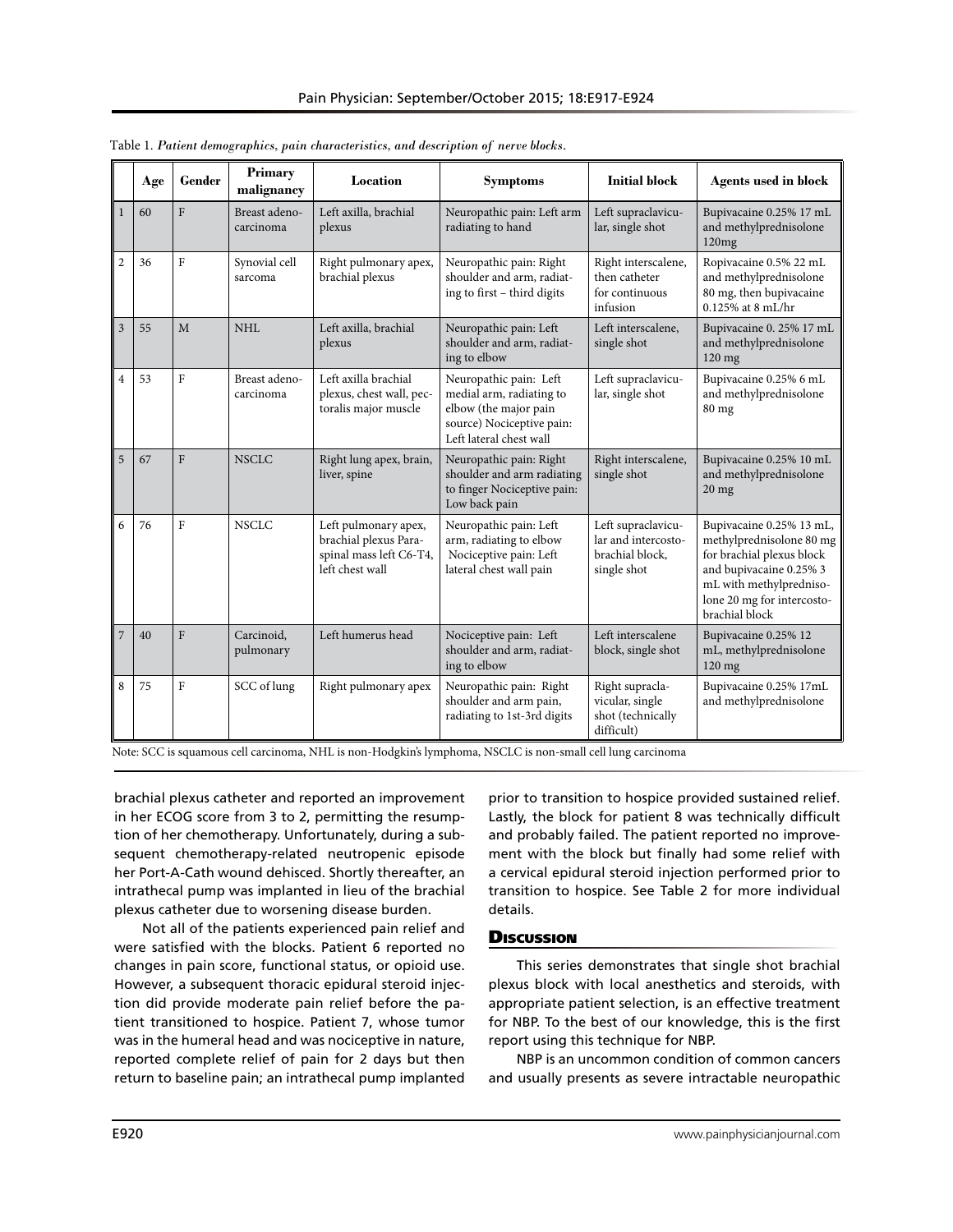| ID             | Pain score                                                             | <b>Functional</b><br>status                             | Analgesic<br>requirement* (oral<br>morphine mg/day)                                                   | <b>Intervention</b><br>after block            | Disease course                                                                                                                                                                                                                                                                                                                     |
|----------------|------------------------------------------------------------------------|---------------------------------------------------------|-------------------------------------------------------------------------------------------------------|-----------------------------------------------|------------------------------------------------------------------------------------------------------------------------------------------------------------------------------------------------------------------------------------------------------------------------------------------------------------------------------------|
| $\bf{l}$       | $9/10 \rightarrow 4/10$ at<br>2 weeks                                  | ECOG 2 $\rightarrow$<br>ECOG 3 at 2<br>weeks            | 300 mg $\rightarrow$ 129 mg<br>at 2 weeks                                                             | No                                            | Despite improved analgesia, patient admitted to pal-<br>liative care unit 2 weeks after block due to worsening<br>disease burden; patient died in hospice one month<br>after initial block.                                                                                                                                        |
| $\mathbf{2}$   | severe $\rightarrow$ mild<br>at 3 weeks                                | ECOG <sub>3</sub><br>$\rightarrow$ ECOG 2 at 3<br>weeks | Narcotics: 4,300 mg $\rightarrow$<br>300 mg<br>Ketamine infusion $\rightarrow$<br>off at 3 weeks      | Intrathecal<br>pump after 3<br>weeks          | Due to improved functional status, patient restarted<br>on chemotherapy. During a subsequent neutropenic<br>episode, Port-a-Cath dehisced. An intrathecal pump<br>was then inserted and provided pain relief until last<br>follow-up, 7 months after initial block.                                                                |
| 3              | $3/10 \rightarrow 2/10$ at<br>2 months                                 | ECOG 2 $\rightarrow$<br>ECOG 2 at 2<br>months           | 180 mg $\rightarrow$ no opioids at<br>2 months                                                        | Repeat inter-<br>scalene block<br>at 2 months | Pain and range of motion were significantly improved,<br>but due to worsening disease burden (transformation<br>to follicular lymphoma) and reduced but persistent<br>pain, patient received a repeat block 2 months later.<br>Patient had minimal pain and was off opioids until<br>time of death, 12 months after initial block. |
| $\,4\,$        | severe $\rightarrow$<br>significantly<br>improved at 1<br>month        | ECOG $2 \rightarrow$<br>ECOG 2 at 1<br>month            | 32 mg $\rightarrow$ 43 mg at 1<br>month                                                               | Intrathecal<br>pump at 2<br>months            | Due to worsening pain in arm and lesion in chest wall<br>in setting of worsening tumor burden, intrathecal<br>pump was placed 2 months after block. Patient died 4<br>months after initial block.                                                                                                                                  |
| 5              | $6/10 \rightarrow 0/10$ at<br>6 weeks                                  | ECOG $1 \rightarrow$<br>ECOG 1 at 6<br>weeks            | Narcotic: 15 mg $\rightarrow$ no<br>change<br>Gabapentin 3600 mg $\rightarrow$<br>1800 mg, at 1 month | Repeat inter-<br>scalene block<br>at 2 months | Patient reported pain free for 6 weeks, then the pain<br>was gradually increased to $2 - 3/10$ , but able to stop<br>narcotic. Finally pain increased to 6/10 at 6 months<br>and patient received a repeat block. Patient had signifi-<br>cant pain relieved after the second block.                                               |
| 6              | $8/10 \rightarrow 8/10$ at<br>1 month                                  | ECOG 2 $\rightarrow$<br>ECOG 2 at 1<br>month            | 15 mg $\rightarrow$ no change at<br>1 month                                                           | TESI/ICB at 1<br>month                        | Due to lack of response to BPB, TESI at T3-4 and<br>repeat ICB at T2-T4 were performed a month later and<br>provided moderate pain relief. Patient was transferred<br>to hospice 10 months after initial block.                                                                                                                    |
| $\overline{7}$ | $10/10 \rightarrow 0/10$<br>at 2 days, then<br>returned to<br>baseline | ECOG 2 $\rightarrow$<br>ECOG 2 at 2<br>days             | 240 mg →no change at<br>2 days                                                                        | IT pump at 3<br>weeks                         | Due to lack of response to BPB and worsening disease<br>burden, intrathecal pump was placed 3 weeks later.<br>Patient died 3 months after initial block.                                                                                                                                                                           |
| 8              | severe $\rightarrow$ severe<br>at 3 weeks                              | ECOG 2 $\rightarrow$<br>ECOG 2at 3<br>weeks             | 150 mg $\rightarrow$ no change at<br>3 weeks                                                          | CESI at 3<br>weeks                            | Due to lack of response to BPB, CESI was performed 3<br>weeks later and provided moderate pain relief. Patient<br>was transferred to hospice, 3 months after initial block.                                                                                                                                                        |

Table 2. *Result of intervention and patient disease course.*

Note: Analgesic requirement\* (oral morphine equivalent, mg/day), not including prescribed breakthrough medications (PRN doses) (27). TESI is thoracic epidural steroid injection, CESI is cervical epidural steroid injection and ICB is intercostal block. ECOG is the Eastern Cooperative Oncology Group score, with 0 reflecting an asymptomatic, healthy patient, 2 reflecting a symptomatic patient spending <5 0% of the day in bed, 3 reflecting a symptomatic patient who is not bedbound but who spends > 50% of the day in bed.

pain. Invasive interventions such as brachial plexus neurolysis with phenol and cordotomy have been implemented to alleviate this pain but are often associated with severe complications. Cordotomy has been shown in a series by Watson and Evans (3) to successfully manage this pain syndrome, but it can also result in dysesthesia, permanent urinary retention, hemiparesis, respiratory arrest, and death. Brachial plexus block with phenol has been shown in a small series by Mullin (7) to provide significant pain relief with the initial block, but diminishing returns with subsequent blocks, likely due to scar formation. In addition, that series noted an increase in arm weakness and sensory deficits after the blocks with phenol (7).

Regional anesthetic technique with local anesthetics is less likely to cause the aforementioned complications and has been employed to control pain in NBP. Vranken et al reported successful pain control with continuous brachial plexus block in Pancoast tumor with continuous axillary (9) and with cervical level brachial plexus catheters (10). Pelaez et al (5) also reported successful pain control with continuous cervical paraver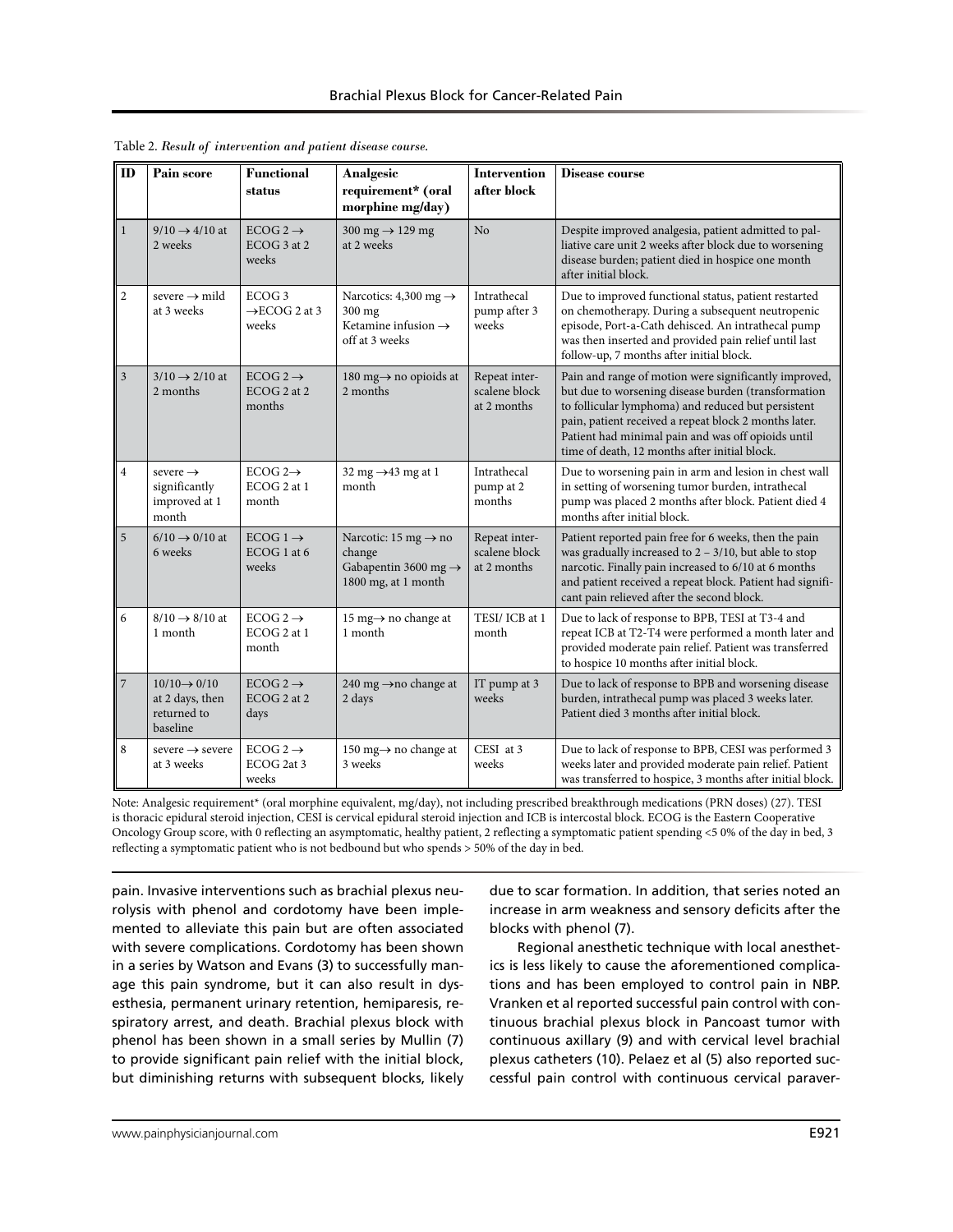tebral block. However, brachial plexus catheters, even for a period of only 24 hours, have catheter-related problems (e.g., dislocation, secondary pneumothorax) approaching an incidence of 6.7%, and the longer the duration of catheter, the higher the chance of complications such as catheter disconnection, obstruction, and infection (11). Moreover, catheters can make ambulation and some daily activities more difficult, and present logistic challenges of catheter care and medication refills.

To treat malignant pain while minimizing complications and problems, we performed brachial plexus blocks (7 single-shot and one continuous) with local anesthetic and depot-steroids to 7 patients with NBP and to one patient with pain in brachial plexus territory (patient 7). Most of our patients can be classified as responders (patients  $1 - 5$ ) – they were satisfied with the blocks and showed a significant improvement in pain and/or decreased opioid consumption. In contrast, patients 6 – 8 were considered non-responders because they did not meet any of these criteria and ultimately needed to pursue other pain management interventions.

We performed the brachial plexus blocks with a mixture of bupivacaine 0.25% (patients 1,  $3 - 8$ ) and methylprednisolone. Bupivacaine alone for brachial plexus block has an analgesic effect lasting 9 – 13 hours (12) and methylprednisolone, a particulate slow-release steroid cleared by local tissue esterases, usually has an effect lasting up to 8 weeks, depending on location (13). Theoretically, the ideal block would provide immediate anesthesia/analgesia from the local anesthetic and a longer-lasting analgesia from the slow-release steroids (13-15).

The mechanism of the corticosteroid effect on nerve blocks is not completely understood. A possible explanation in malignant nerve entrapment could be that the steroids may directly decrease the perineural inflammation from tumor compression and/or infiltration (13,16). Another possibility relates to the observation that nerve damage can cause both spontaneous neural discharge via derangement of voltage-gated sodium channels in injured nerves as well as upregulation of transient receptor potential V1 (TPRV1) in neighboring uninjured C fibers which results in spontaneous pain and hypersensitivity (14). Steroids suppress spontaneous ectopic discharge in injured nerves (15,17) and inhibit transmission of C-fibers, including in healthy nerves (18). These mechanisms may explain the benefit of local corticosteroid in treating neuropathic

pain and the inability to treat nociceptive pain, even if in the area innervated by the brachial plexus, as was the case with patient 7. Finally, the locally administered steroids are systemically absorbed, possibly producing systemic analgesia and a decrease in systemic inflammation (19,20).

Our series noted analgesic effect of the nerve blocks among the responders lasting from 2 weeks to 10 months. Patient 1, who reported pain relief at 2 weeks follow-up, could have had a longer analgesic effect but died before the next follow-up. Patients 3 and 5 reported pain relief for 10 and 6 months, respectively. The duration of pain relief outlasting the theoretical elimination half-life of methylprednisolone could be the result of chemotherapy or radiation therapy. Therefore, brachial plexus blocks may be used not only as a palliative pain control measure during the end-of-life stage, but also as a bridging technique, complementing the effects of chemotherapy and radiation therapy earlier in the disease course.

Among the responders, pain and opioid consumption were decreased, but improvement in performance status (as measured by the ECOG score) occurred only in one patient (patient 2), whose brachial plexus block was followed with a continuous infusion of local anesthetic. This result is consistent with the results of Vranken et al (10), demonstrating that a continuous infusion not only reduces pain but also improves functional status. Compared to single injection, therefore, continuous infusion may offer superior pain control, especially for pain with movement, and even improve functional status. Such a conclusion, however, cannot be made based only on the limited data of one patient in our retrospective study. Unfortunately, patient 2 ultimately developed complications related to her Port-A-Cath site during a neutropenic episode. Even if continuous infusions are shown in robust studies to provide better pain control and improvements in functional status, the potential complications of an implanted catheter in immunocompromised, malnourished cancer patients must be carefully considered.

All blocks in our series were performed at the bedside or in a procedure room, while the tunneled catheter and port placement (patient 2) was performed in the operating room. The blocks were performed either by an attending anesthesiologist or by supervised fellows or residents who had significant experience with peripheral nerve blocks. No immediate complications or new neurological deficits were observed, and patients in the responder group usually reported pain relief im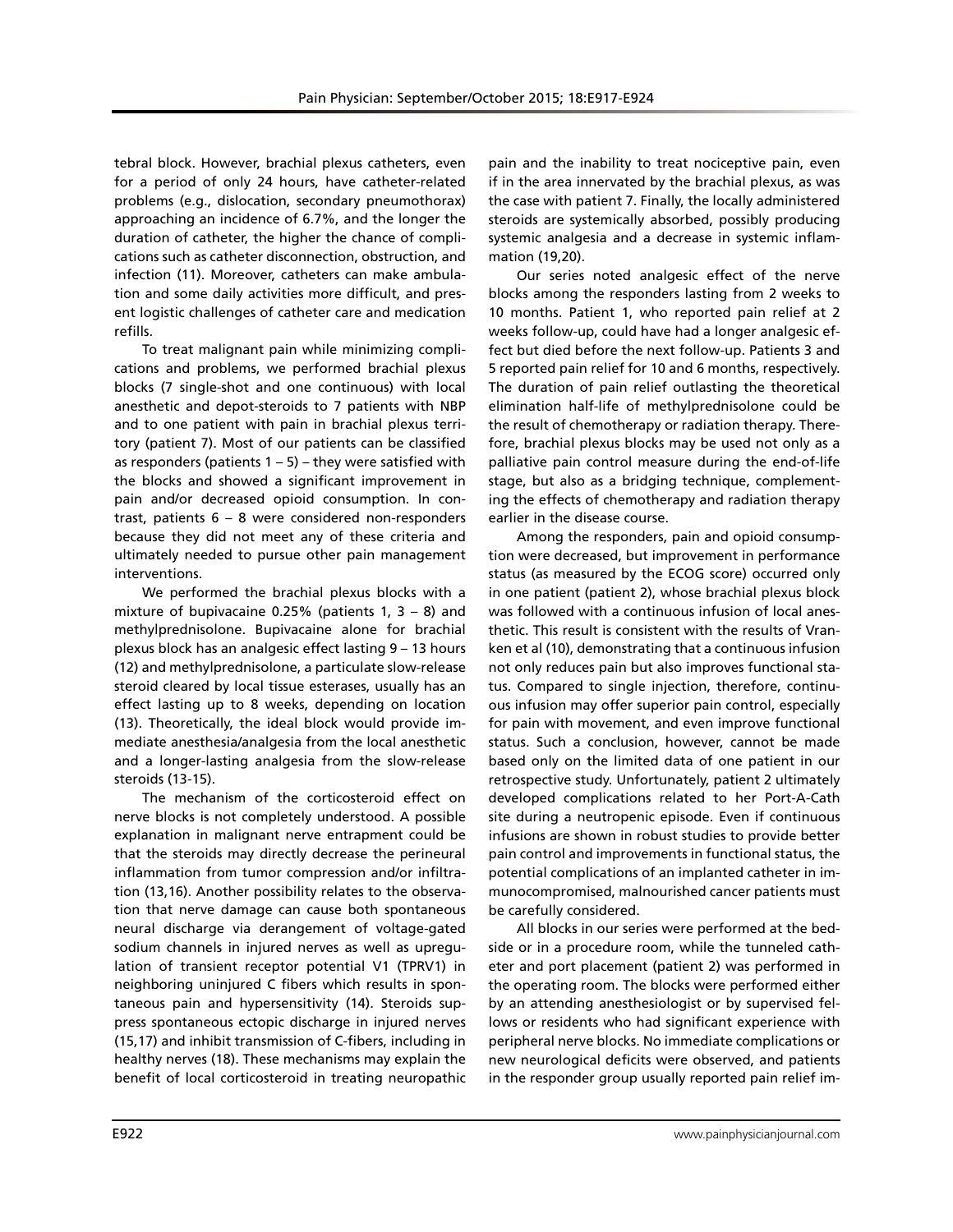mediately after the procedure. These procedures, then, proved to be safe, effective, and simple – able to be performed in any place where ultrasound and a skilled anesthesiologist was available. This simple procedure may be particularly useful at managing malignant pain in underserved areas.

Despite these encouraging results, patients  $6 - 8$  in this series did not respond to the brachial plexus blocks. Patient 6, with NSCLC, presented with pain not only in the brachial plexus distribution but also in the chest wall related to a paraspinal mass from C6 to T4. The lack of adequate relief from the brachial plexus block might have been due to the significant disease burden outside the plexus or proximal to the block site. The successful results reported from the subsequent thoracic epidural steroid injections support this hypothesis. Moreover, due to the dynamic nature of metastatic disease and cancer treatment, even some initial responders (such as patient 4) needed additional interventions. To cover pain outside the brachial plexus territory, epidural steroid injections, intercostal blocks, and intrathecal pumps remain useful options.

Patient 7, suffering from carcinoid in the left humerus head, failed to achieve lasting relief beyond the first 2 days. It could be argued that this patient did not suffer from NBP, since it was the humerus and not the brachial plexus that was affected. As discussed earlier, the nociceptive nature of this patient's pain may explain not only the initial relief from local anesthetic, enhanced by steroid, but also the lack of sustained analgesia from local steroid-mediated effects such as decreasing peri-plexus inflammation which are more apparent in neuropathic pain.

In patient 8, with SCC of the pulmonary apex, brachial plexus block did not produce pain relief, possibly because of failure to deliver the injected medications to the intended target. For patients with anatomical challenges from tumor compression, a more proximal approach such as a cervical root block or cervical paravertebral block or even a high interscalene block may be more successful.

In the setting of NBP pain, the "ideal responder" to a brachial plexus block would be a patient who has pain that is predominantly neuropathic from a lesion within the brachial plexus and with anatomy amenable to ultrasound-guided nerve block. However, not all patients chosen according to these selection criteria will have a good response. This case series did not focus on patients with other types of neuropathic pain in brachial plexus territory such as

deafferentation pain or radiation-induced brachial plexopathy (RIBP), conditions which have different pathophysiology and response to treatment (21,22). Indeed, patients with deafferentation pain will theoretically have a poor response to nerve block and may respond to neuromodulatory intervention such as spinal cord stimulation (23,24). Therefore, brachial plexus blocks could have diagnostic value to determine the cause of pain and prognostic value to predict the response to more complex intervention such as continuous blockade via indwelling perineural catheters (9) or nerve root ablation (25) or brachial plexus radiofrequency ablation (26).

Limitations of this case series include its retrospective nature, disparate pain measurement scales (numeric rating scale vs. verbal categorical rating scale), and clinically accepted, but non-standardized doses of agents administered. Further research is needed to evaluate the effectiveness and feasibility of single shot brachial plexus blocks in refractory cancer pain, as well as the optimal choice of case-specific techniques and medications.

# **Conclusion**

Single-shot brachial plexus blocks with local anesthetic and particulate steroid are effective interventions for the treatment of intractable neuropathic pain in properly selected patients who are suffering from NBP. The procedure is simple, safe, and spares limb function. It can be diagnostic and serve to predict response to more complex subsequent procedures.

## **Disclosure**

## *Author Contributions:*

Drs. Zinboonyahgoon, Abrecht, Vlassakov, and Narang have full access to all the study data and take responsibility for the integrity and the accuracy of the data and the data analysis. Dr. Narang and Dr. Srinivasan deigned the study protocol. Dr. Zinboonyahgoon and Dr. Abrecht managed the literature searches and summaries of previous related work and wrote the first draft of the manuscript. Dr. Vlassakov and Dr. Narang provided revisions of the intellectual content and final approval of the manuscript.

## *Conflict of Interest:*

All authors have no conflicts of interest to report. None of the authors of the manuscript received any remuneration. Further, the authors have not received